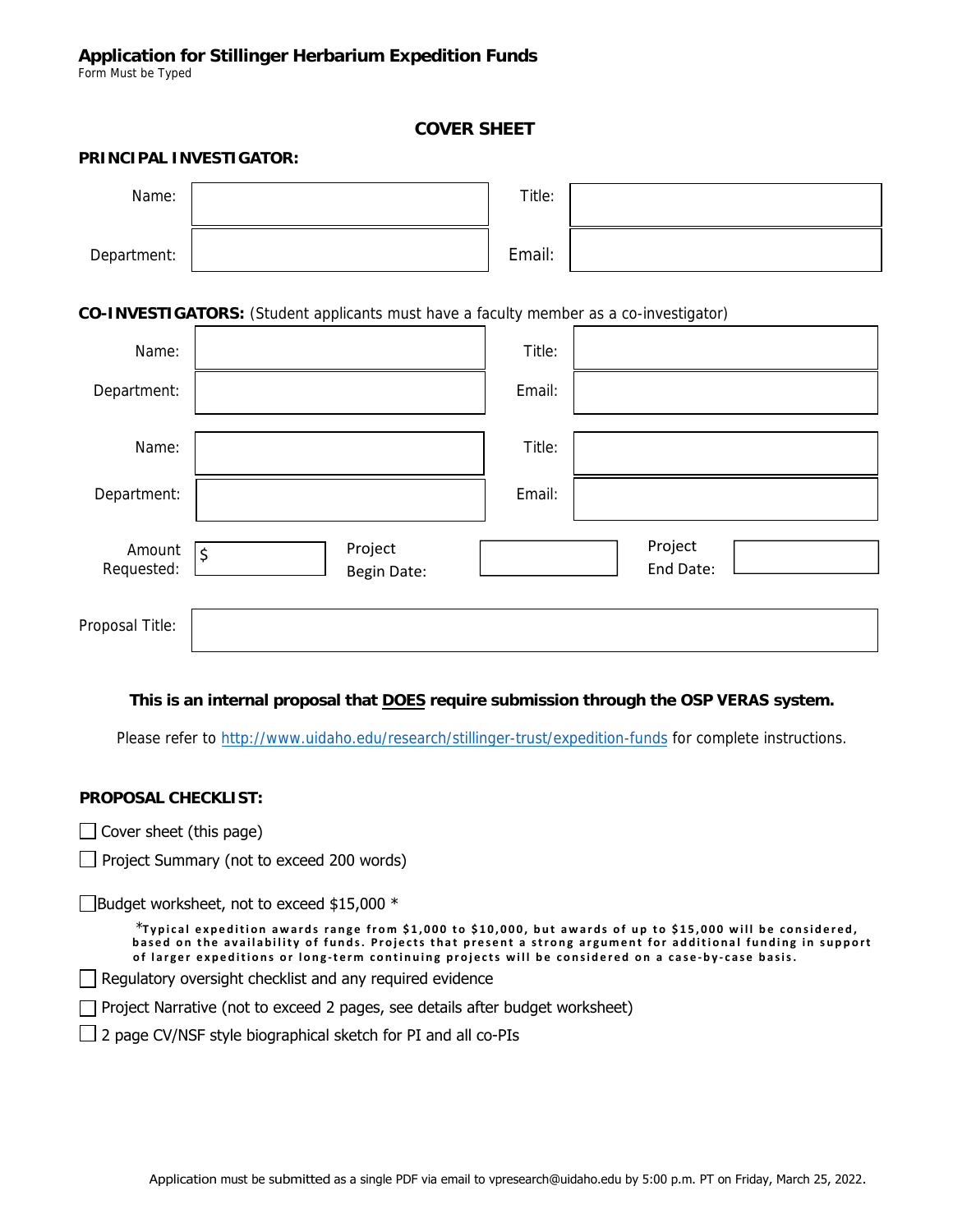# **Application for Stillinger Herbarium Expedition Funds**

Form Must be Typed

**Project Summary:** (not to exceed 200 words) - Must include relevance to the current Herbarium Mission Statement and plant acquisition objectives as established by the Herbarium Director.

## **Regulatory oversight**:

Some research activity, by regulation or policy, requires additional approvals and oversight. If you indicate yes to any of the following questions, evidence of compliance with any additional oversight must be demonstrated prior to the release of awarded funds.

| Yes or No? | Is a permit required to transport samples related to this expedition?                                                                                                                             |
|------------|---------------------------------------------------------------------------------------------------------------------------------------------------------------------------------------------------|
| -N         | Explain:                                                                                                                                                                                          |
| -N         | Does this project / proposal include work being performed outside the U.S.?<br>Is there potential for intellectual property or copyrightable information to be generated<br>through this project? |